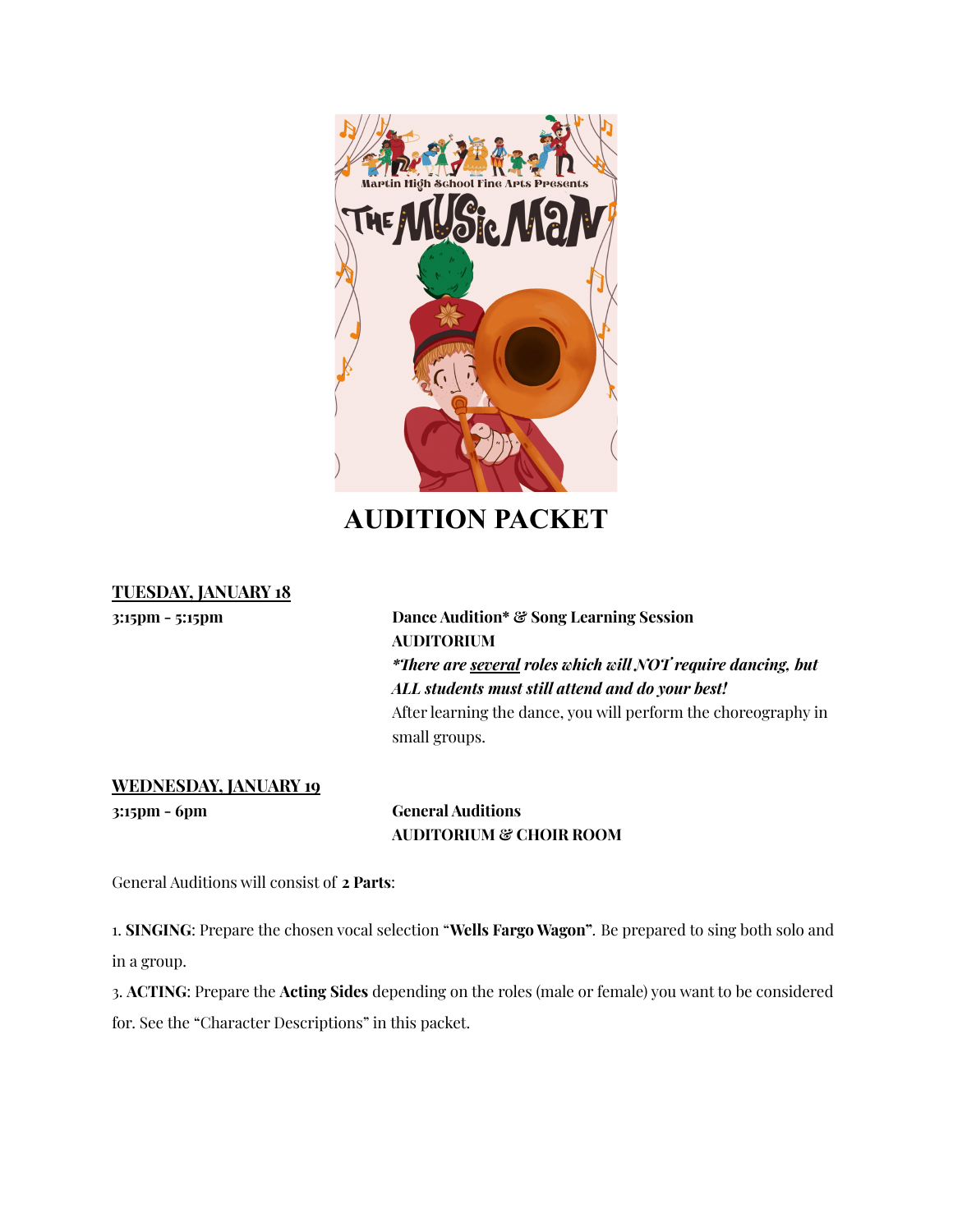## **THURSDAY, JANUARY 20**

## **3:15pm - 6:00pm Callbacks Day #1**

# **AUDITORIUM**

Invited students will perform additional songs and acting sides as requested.

# **FRIDAY, JANUARY 21**

# **3:15pm - 4:15pm Callbacks Day #2 AUDITORIUM**

Music and acting sides will be provided.

**4:30pm**-**5:30pm Kids Auditions**

*(Only non-Martin students, 8th grade and younger)*

Kids auditioning for "Winthrop," "Amaryllis," and the kids ensemble will ONLY need to be present at this time. Kids should prepare the "Kids Music" and "Kids Sides."

# **General Information:**

- You must fill out an AUDITION APPLICATION and/or CREW APPLICATION (included in this packet and available at the Callboard by the Little Theatre). These applications are due to the Stage Manager or in the file drawer at the Callboard no later than 3:15pm on Tuesday the 11th.
- Please wear comfortable dance attire and appropriate shoes for the dance learning session and the general audition. NO JEANS or other restrictive clothing. Sneakers or dance shoes are a must.
- Songs and Acting Sides do not have to be memorized... but it sure does help!
- The audition schedule is firm. If you need to leave early or arrive late, make sure you check in with the stage manager in advance. But please understand there are dozens of you auditioning and we cannot possibly juggle so many schedules. Do not ask the directors to make special accommodations for your other conflicts.
- Auditions will be conducted in a professional manner. Your behavior and attitude on and off stage are very important to us and will be a factor in casting.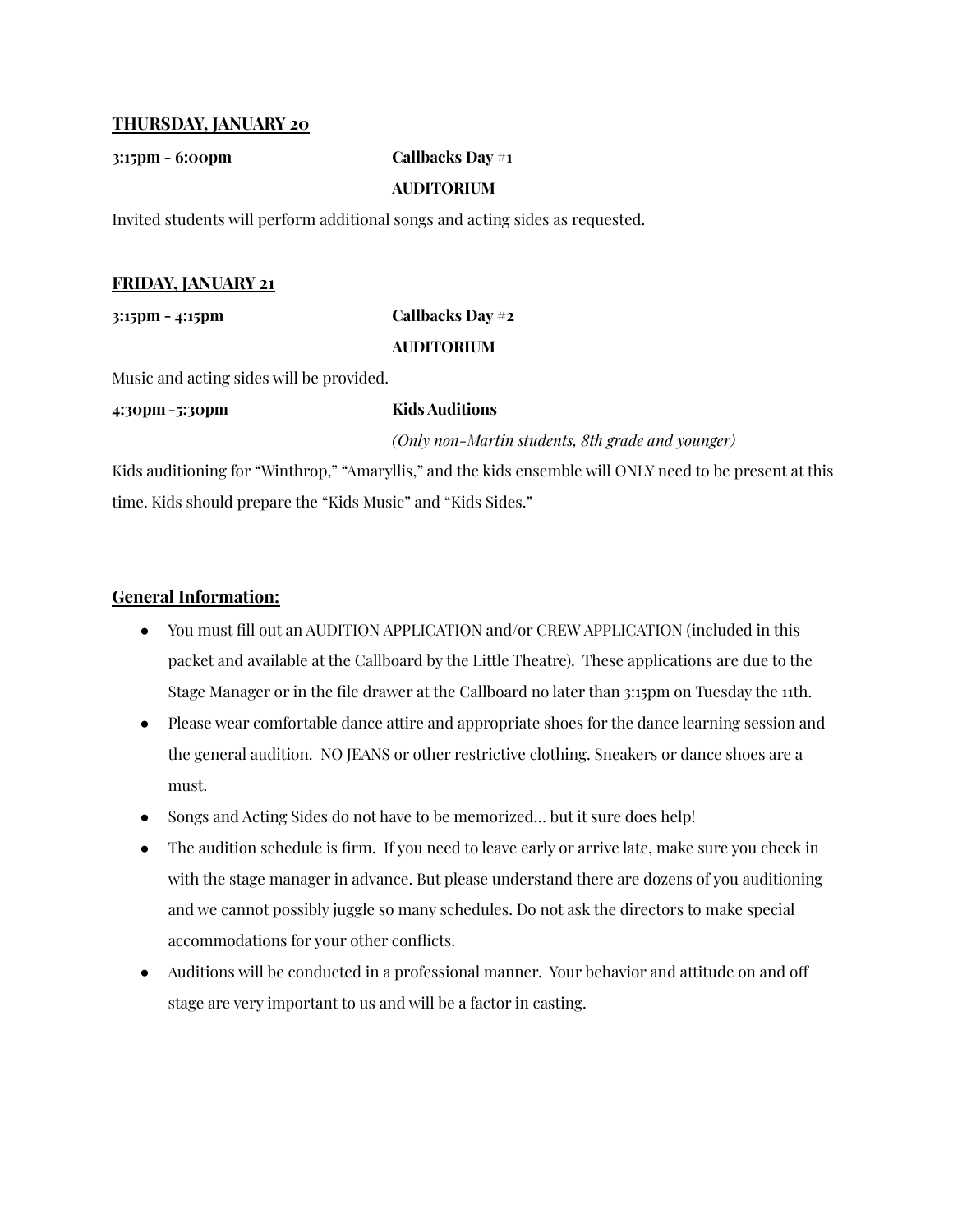# **Casting:**

- We are looking for a cast of approximately 19 principal roles with an additional  $20^+$  ensemble members. Because of the large number of roles in the show, many principals can also double as ensemble.
- Although this is a "classic" musical, many of these characters are still big, brash, and funny! Bring energy and passion into your audition and don't be afraid to take some risks!

## **Character Descriptions:**

**Harold Hill**, (Baritone, A Flat to High F) a smooth talking con man and travelling salesman with plenty of charm. Commanding presence, romantic lead. Confident singer/performer. Some movement ability.

**Marian Paroo**, (Soprano, low G to high A) stuffy, conceited librarian and piano teacher. Very educated and doesn't easily fall for Harold's tricks. Lyric soprano. Some dance ability needed.

**Marcellus Washburn** (Tenor, G to high A) Harold's friend and a former con man himself. Comedic role, classic "sidekick." Sings "Shipoopi" and must be able to dance.

**Mayor George Shinn** (Non-Singing, except in Chorus numbers) The Mayor of River City. Pompous, blustery, self-important, and not terribly smart. Takes himself very seriously but comes across as funny.

**Eulalie Mackecknie Shinn** (Alto, D to D) The Mayor's wife. A snooty society lady who struts about town like a peacock. Has no idea she is as ridiculous as she comes across. A true comedic diva role.

**Mrs. Paroo** (Mezzo A flat to E flat), Marian and Winthrop's widowed mother. Sweet and cheerful caretaker (if a bit overbearing) who wants the best for her children. Speaks with an Irish accent.

**Winthrop Paroo** (Alto, C to E flat), Marian's 10 year old little brother. Speaks with a lisp. Shy and has trust issues but comes around with Harold's encouragement. Looking to cast a boy aged 8 - 11.

**Amaryllis** (Alto, C to E) Marian's piano student, 10 year old girl. Has a crush on Winthrop. Looking to cast a girl aged 8 - 11.

**Zaneeta Shinn**, (no solo singing) the Mayor's daffy teenage daughter. Giggly and feminine, she has a crush on the town "bad boy" Tommy. Excellent featured dancer.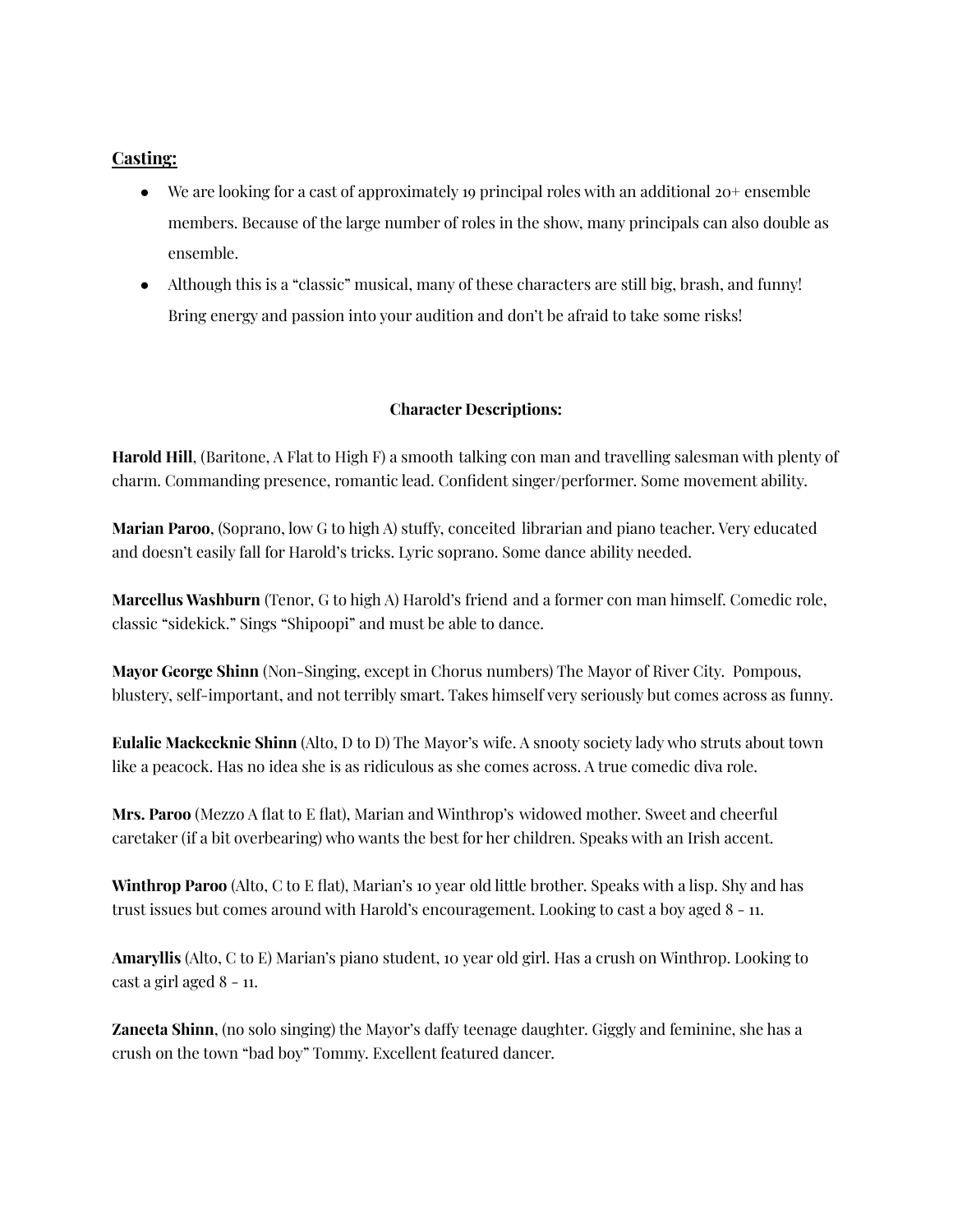**Tommy Djilas**, a teenageer from the "wrong side of town." Starts out as a trouble maker but falls for Zaneeta and eventually becomes the leader of the boy's band. No solo singing but should be able to dance/move.

**Charlie Cowell**, traveling salesman and the foil to Harold Hill. Tough guy, a bit of a brute. No solo singing.

**Ethel Toffelmier Alma Hix Maud Dunlop Mrs. Squires,** The "Pick-a-Little" ladies. Each married to one of the School Board Quartet. Gossipy, conservative "biddies." Quirky comedic roles. Sopranos/Altos.

**Barbershop Quartet (Members of the School Board): Olin Britt (Bass) Oliver Hix (Baritone) Ewart Dunlop (2nd Tenor) Jacey Squires (1st Tenor)** excellent singers, ability to sing close harmonies. Bickering members of the School Board who become a harmonious quartet.

**Ensemble/Chorus to play: Constable Locke Train Conductor Traveling Salesmen Gracie Shinn** (Mayor's youngest daughter) **River City boys Chorus of Teen Dancers River City Townsfolk**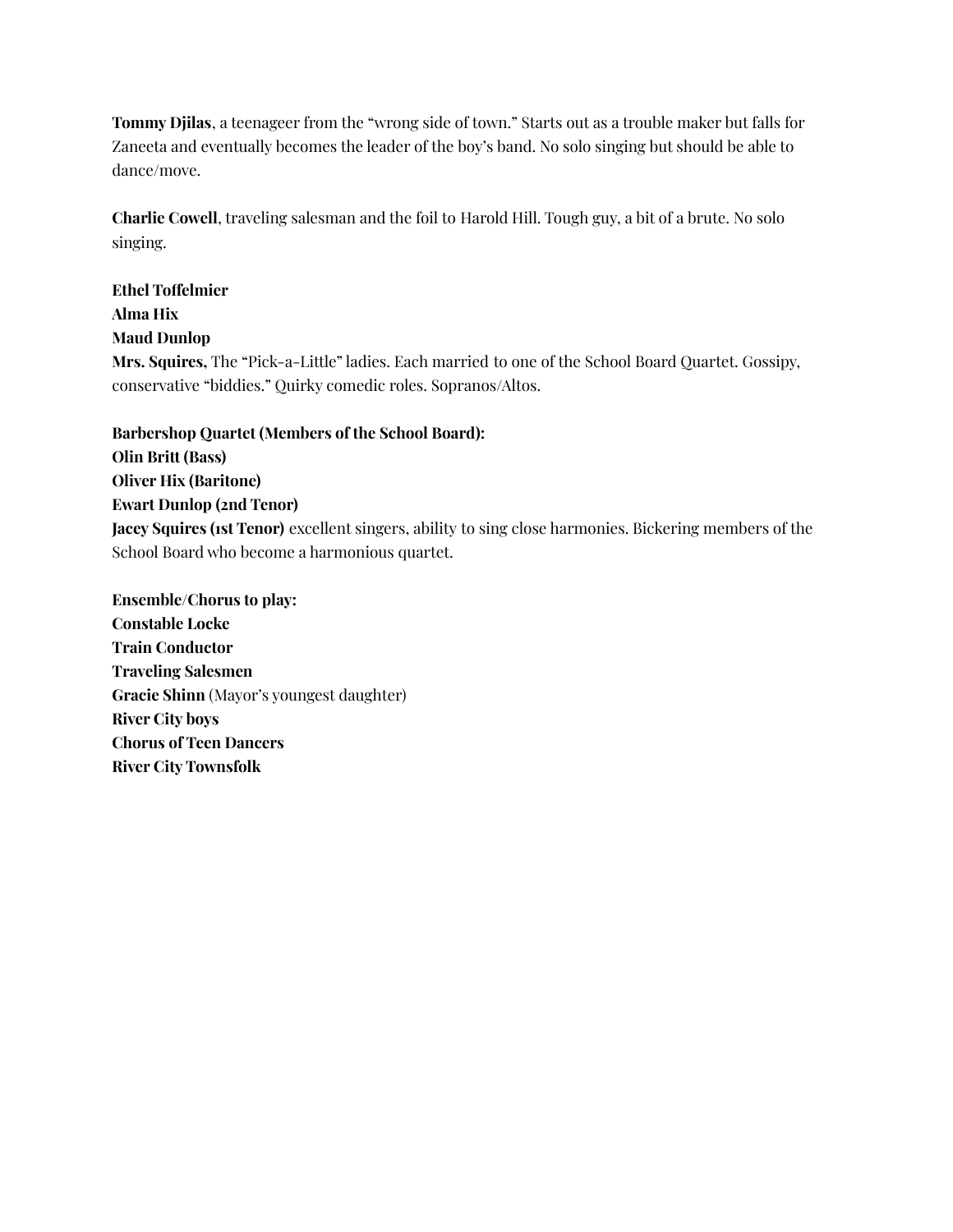# *The Music Man* **Acting Sides (general audition)**

*(Read character descriptions in the Audition Packet!)*

**FEMALE** Audition Sides (prepare both side  $\#$  1 and  $\#$ 2)

## **SIDE #1 - Eulalie Shinn (The Mayor's Wife)**

## EULALIE

Professor, her kind of woman doesn't belong on any committee. Of course I shouldn't tell you this but she advocates *dirty books*. And the worst thing... she made brazen overtures to a man who never had a friend in this town till *she* came here - old Miser Madison.

#### HAROLD

Miser Madison. Madison Gymnasium, Madison Picnic Park, Madison Hospital - that Miser Madison?

#### EULALIE

Exactly. Who'd he think he was anyway?

## HAROLD

Well, I should say. Showoff. Gave the town the library too, didn't he?

#### EULALIE

That's just it. When he died he left the library building to the city... but he left all the books to her! She was seen going and coming from his place. Oh yes… oh yes.

## **SIDE #2 Marian**

#### HAROLD

You're late.

#### MARIAN

You said fifteen minutes.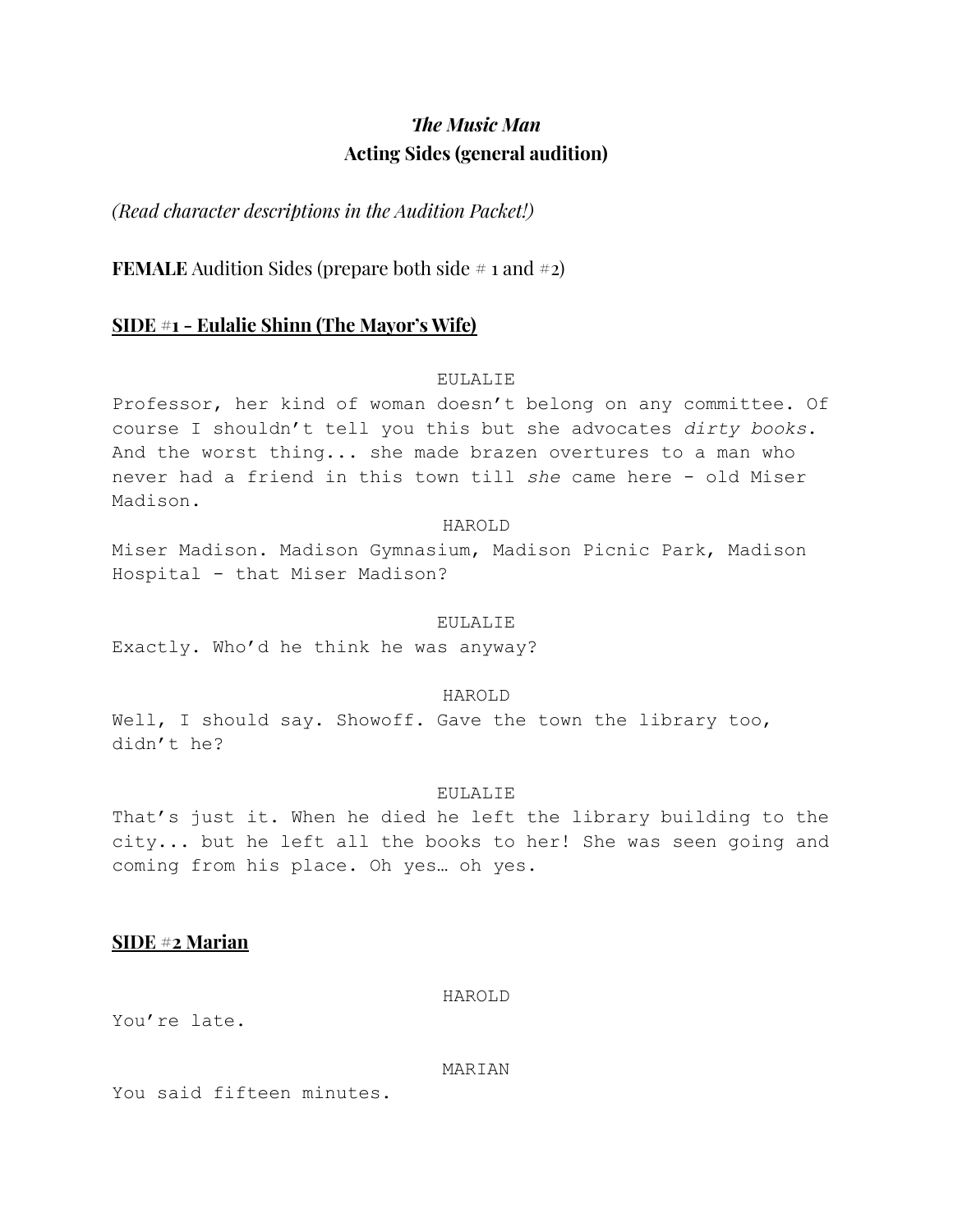#### HAROLD

I meant you were about twenty-six years late.

#### MARIAN

If you want to know the truth, it was almost longer.

#### HAROLD

Oh?

#### MARIAN

Halfway here I almost turned back. I suppose I'm not the first to find it easier to think clearly when not under the spell of your salesmanship.

#### HAROLD

Now, Miss Marian - surely you don't think I've been selling you anything.

#### MARIAN

No, you've given me something. That's why I decided to come.

#### HAROLD

I don't recall giving you anything.

#### MARIAN

Oh yes, you have! Something beautiful. That's why I came - and I'm glad! Oh, please don't be afraid that I expect too much more. One can't expect a travelling salesman to stay put. I know there have been many ports of call - and there will be many more. But that's no reason for me not to be grateful for what you have left behind for *me*!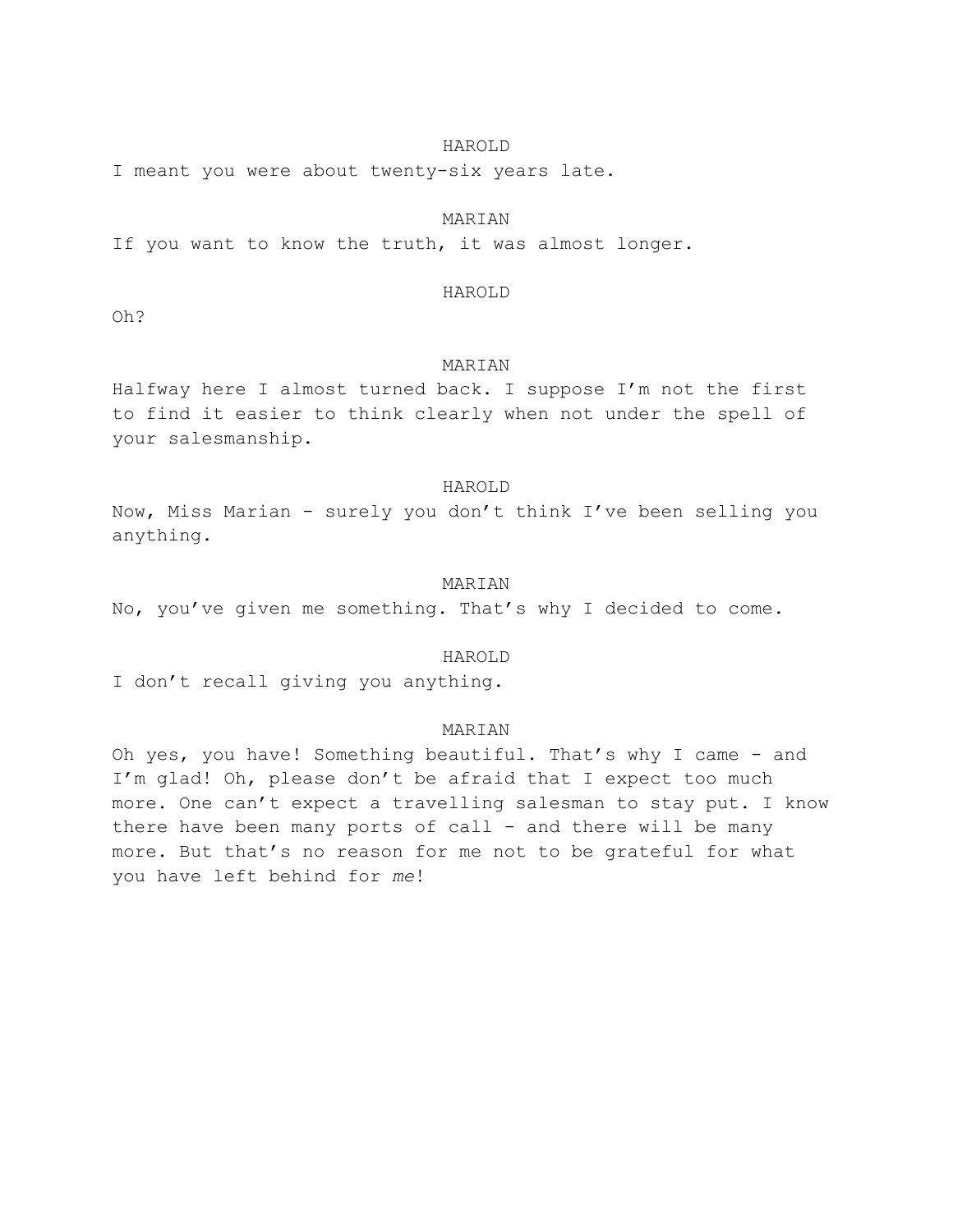# **MALE** Audition Sides (prepare BOTH side  $\#_1 \& \#_2$ )

## **Side #1 - Mayor Shinn**

# **TOMMY**

Mr. Shinn, your honor, your daughter and I are goin' steady behind your back.

### MAYOR SHINN

Why you-

TOMMY We'd rather do it in front a'your back-

## MAYOR SHINN

Do *what*?! Never mind.

#### TOMMY

Zaneeta's scared a'ya, but I'm not.

#### MAYOR SHINN

I'm gonna warn ya once more. If I ever catch you touching my daughter, I'll by God horsewhip you till Hell won't have it again!

#### EULALIE

Now George!

#### MAYOR SHINN

Not one poop outta you, Madam!

#### EULALIE

I think he means "peep."

# MAYOR SHINN

Yes! And now get outta this public building!

#### TOMMY

I got as much right in a public building as anyone else!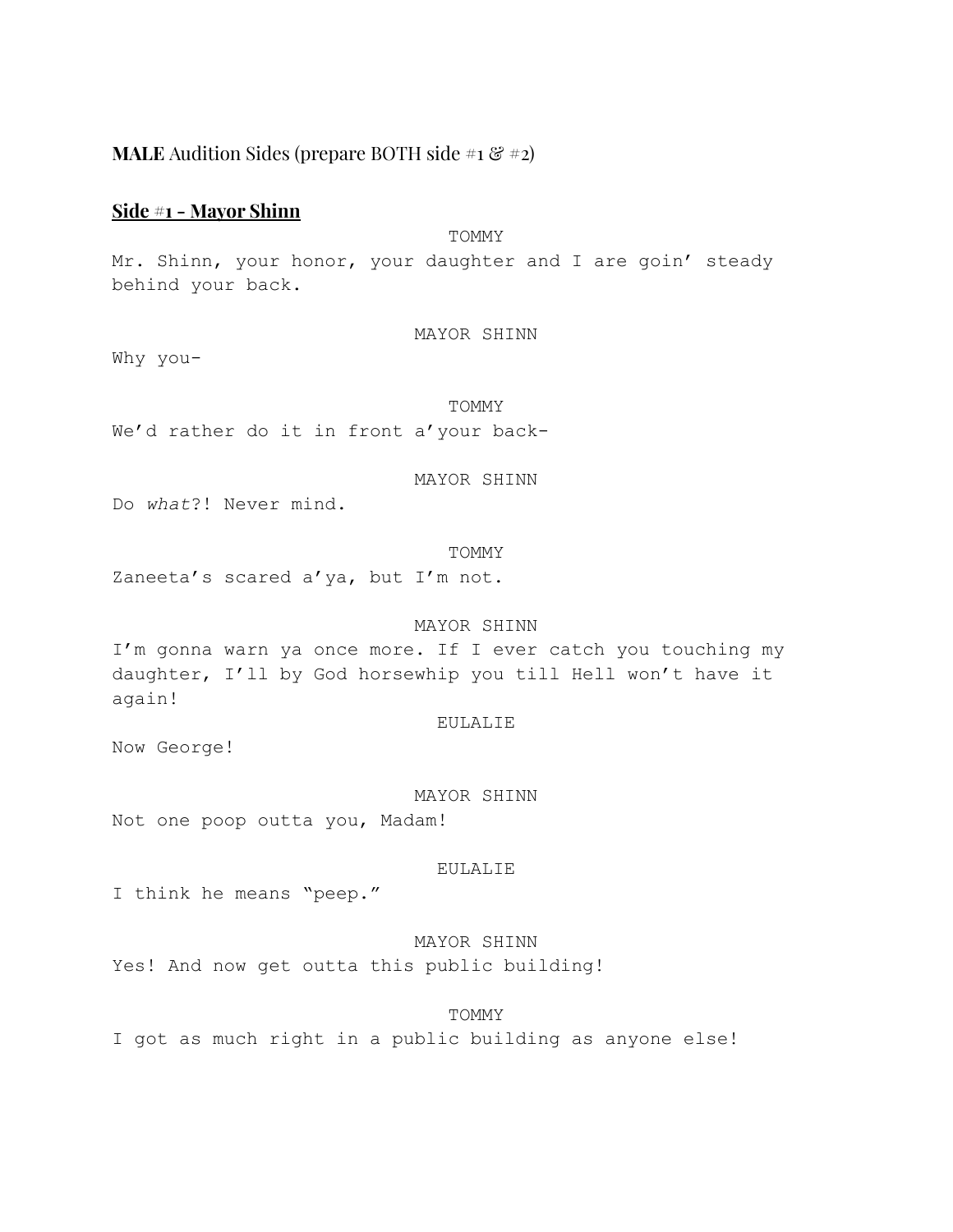## MAYOR SHINN

Right? How do you get any right around here? Aiding and abetting the swindling activities of this spell-binding cymbal salesman? You know what I see written all over you? Reform School! Now get out! Get out, you wild kid!

# **SIDE #2 - Charlie Cowell**

#### CHARLIE

You gullible green-grass goats! Can't you get it through your head that you're being swindled out'a your eye teeth right now this minute? There's a burglar in the bedroom while you're fiddlin' in the parlor. I'm talking about Harold Hill - road agent - highwayman - pickpocket! He's had his hands in your wallet, Mister, and yours Mister, and yours little lady, ever since the first moment he came to town! There's more documented evidence than you'll ever have time to read! There isn't any band, there never has been any band and there never will be any band! And if you don't hunt this man down right now like a mad dog, there won't be any Harold Hill either! He'll be on the next train outta town!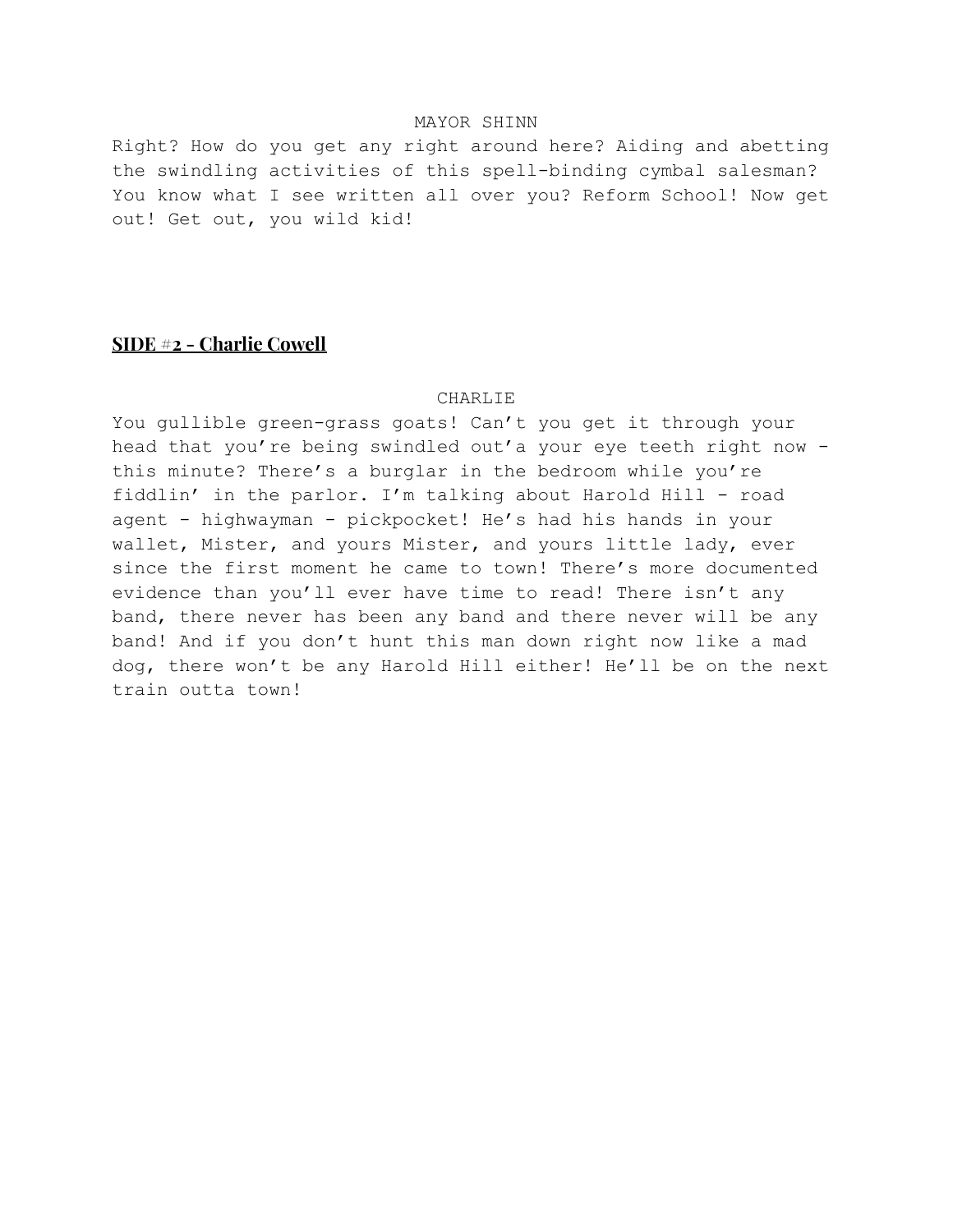# **The Music Man AUDITION APPLICATION**

| Grade (Circle one): 9 10 11 12                                                                     |
|----------------------------------------------------------------------------------------------------|
|                                                                                                    |
| Please list any theatre experience and/or theatre classes/training (or attach<br>resume/headshot): |
|                                                                                                    |
|                                                                                                    |
|                                                                                                    |

If not cast, are you interested in working on crew (Circle One) Yes No (If YES, please fill out a separate crew application as well)

The Music Man rehearsals begin March 28 and are generally M-F, 3:15 - 5:15pm with some Saturdays 9am - 5pm. Tech/Dress rehearsals are May 13 - 18 and performances are May 19, 20 and 21. Not all roles will be called every day. There are NO conflicts allowed for Tech, Dress or performances.

Please list any conflicts and dates that would keep you from rehearsal. LET US KNOW OF ANY AND ALL JOB CONFLICTS OR SCHOOL-RELATED CONFLICTS THAT YOU HAVE AT THIS TIME. There is no need to list One Act Play or Choir conflicts. USE THE BACK OF THIS APPLICATION IF NEEDED. FAILURE TO REPORT THIS COULD CAUSE YOUR DISMISSAL FROM THE COMPANY!

\*Turn this form in to the folder on the callboard outside the Little Theater, or at the beginning of auditions on January 11.

Student Signature:

Parent Name:

**Please PRINT Legibly!** 

Parent Number/email: